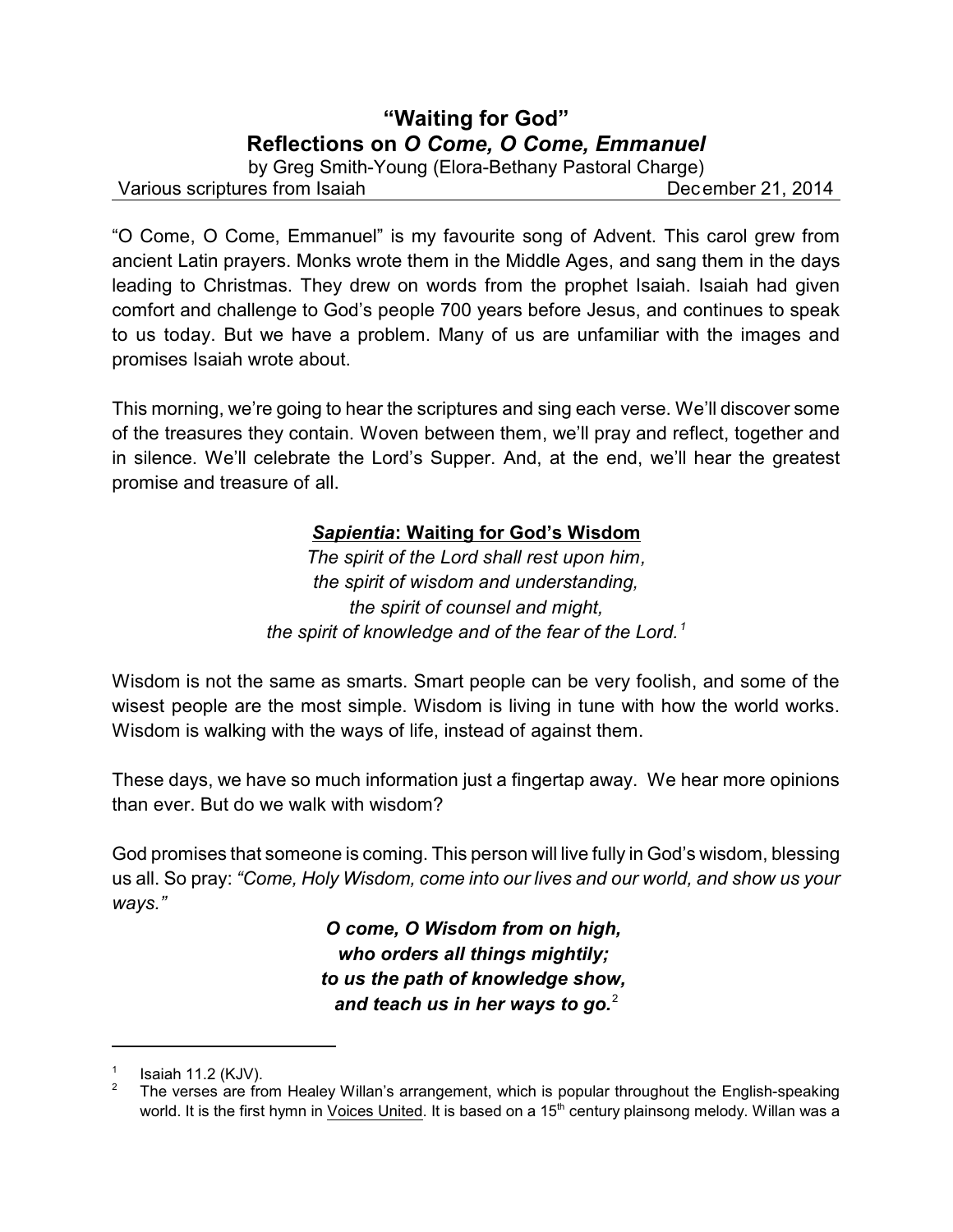## *Adonai***: Waiting for the LORD**

*The Spirit of the Sovereign Lord is on me, because the Lord has anointed me to proclaim good news to the poor. He has sent me to bind up the brokenhearted, to proclaim freedom for the captives and release from darkness for the prisoners . . . to bestow on them a crown of beauty instead of ashes, the oil of joy instead of mourning, and a garment of praise instead of a spirit of despair.<sup>3</sup>*

"Lord" is a power word. It brings us into the world of politics. We do politics as countries, as towns, as neighbourhoods. In families and friendships. In churches. The problem is not politics nor power. We can use power to bless; we can use it to curse. What do we do with power? That is the question.

This someone who is coming will be filled with God's Spirit. So he will transform power. Headlines will start shouting good news for poor people, healing to broken hearts, captives set free. God's power launches an invasion, and the world's powers will tremble. Yet those who have been cursed in this world, they will rejoice! So pray, *"Come, Sovereign Lord, and use your power to liberate, bring peace, and flow blessings through your world.*

> *O come, O come, great Lord of might, who to your tribes on Sinai's height in ancient times once gave the law in cloud, and majesty, and awe.*<sup>4</sup>

British composer and organist who immigrated to Canada in 1913. He served churches in Toronto. [http://en.wikipedia.org/wiki/Healey\\_Willan](http://en.wikipedia.org/wiki/Healey_Willan). At the end of this reflection, I have included the verses in Latin and a literal translation into English.

<sup>3</sup> Isaiah 61.1,3a (NIV)

<sup>4</sup> I restored the orginal "Lord of might" to reflect the Latin. In Voices United it was changed to "God of might."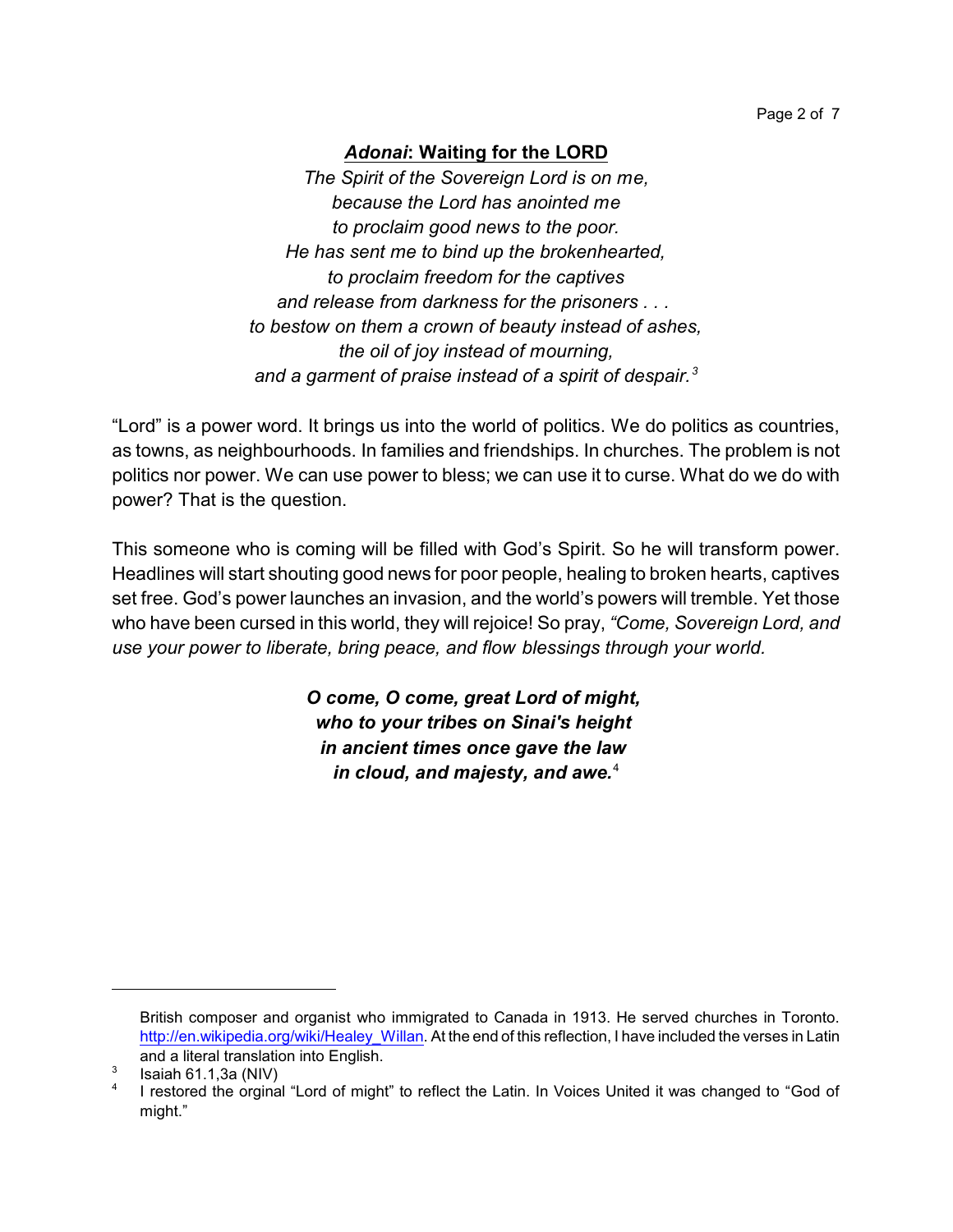## *Radix***: Waiting for Jesse's Root**

*A shoot will grow up from the stump of Jesse; a branch will sprout from his roots. The Lord's spirit will rest upon him . . . He won't judge by appearances, nor decide by hearsay. He will judge the needy with righteousness, and decide with equity for those who suffer in the land.<sup>5</sup>*

A chopped-down tree is not necessarily finished. It's stump still has roots!

Jesse was a farmer in the small village called Bethlehem. He had eight sons, and the smallest, David, God made king of Israel. David was far from perfect, but he was great. Especially compared to the disastrous rulers who came after him. It's like the David-tree which had grown from Jesse was choped down. Just a stump left.

Yet roots deep underground harbour life. From this stump will come a shoot. A new David. A new king. A messiah, chosen by God. The christ, delivering God's people. So pray, *"God, send us this Christ."*

> *O come, O Rod of Jesse's stem, from every foe deliver them that trust your mighty power to save, and give them victory o'er the grave.*

### *Clavis***: Waiting for David's Key**

*I will place the key to David's house on his shoulder; what he opens no one will close, and what he closes no one will open.*<sup>6</sup>

A key opens something that is shut and locked. If I give you the key to my house, I'm trusting you with what's inside.

The "Key of David" draws again on the memory and promise of Israel's greatest king. To one who is coming, the New David, God will entrust the key again. He will have God's

<sup>5</sup> Isaiah 11.1-2a,3b-4a (CEB)

<sup>6</sup> Isaiah 22.22 (CEB).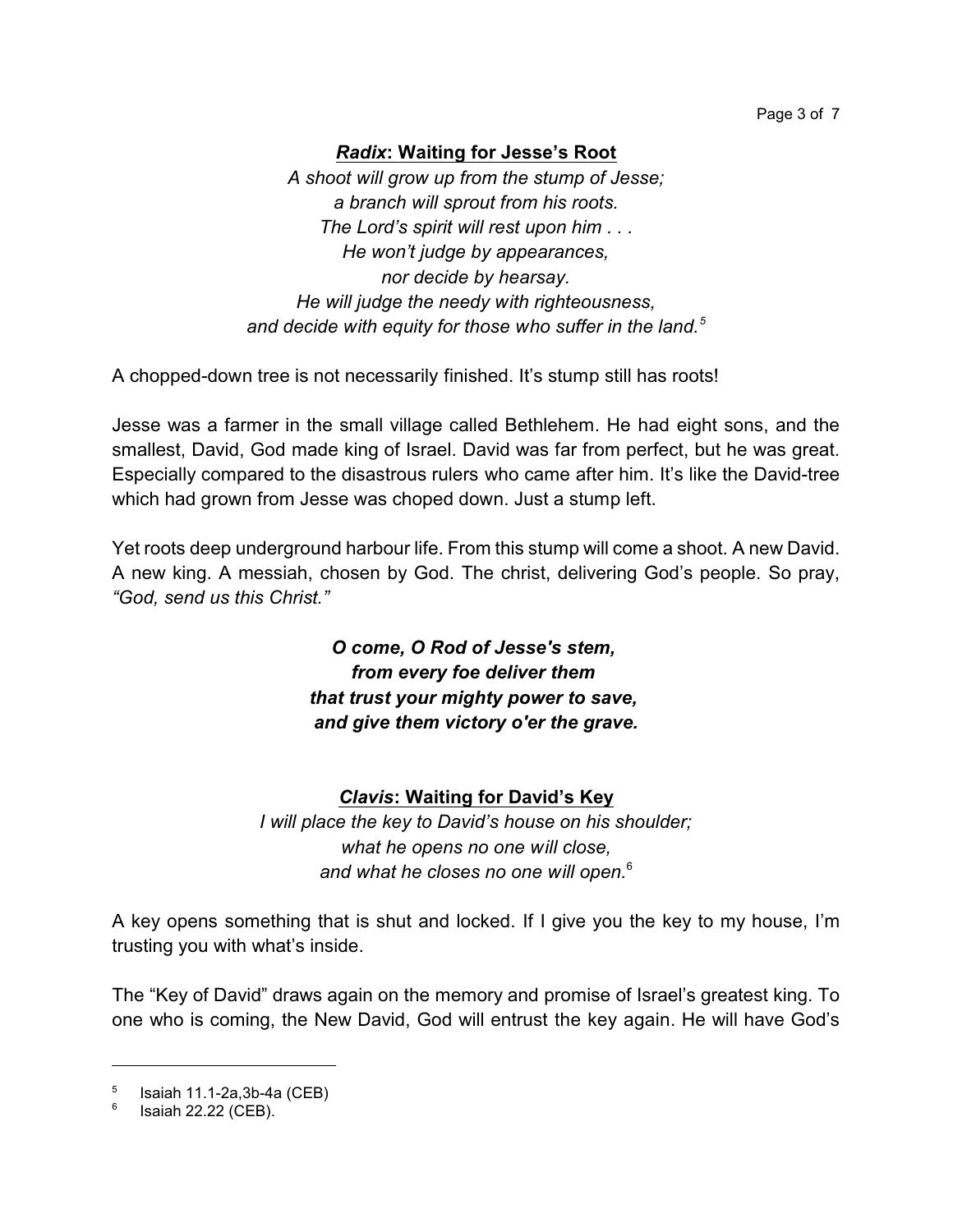authority to open the kingdom of heaven, here on earth. He will rule with God's goodness, filled with God's grace and leading us into God's ways. So pray, *"God, give us that good key, someone we can entrust ourselves to."*

> *O come, O Key of David, come, and open wide our heavenly home; make safe the way that leads on high, and close the path to misery.*

## *Oriens***: Waiting for the Rising Sun**

*The people walking in darkness have seen a great light. On those living in a pitch-dark land, light has dawned.<sup>7</sup>*

Sometimes the darkness is easy to see: terror, disease, family breakdown, death. But other times we hide darkness behind blasts of neon lights. There is darkness that comes upon us, and there is darkness that comes because we close our eyes.

In dark times, God sends prophets. To shine light and open our eyes. To show us what we cannot see, and to make us see what we don't want to notice. It is in the darkness that God shines light. Sometimes it is a welcome relief. Sometimes it is a disturbing glare.

God wants us to see. See what God sees. See what God is doing. See where God wants us to go. So pray, *"God, shine light. Give us the courage to open our eyes, to see what we need to see."*

> *O come, O Dayspring, from on high, and cheer us by your drawing nigh; disperse the gloomy clouds of night, and death's dark shadows put to flight.*

<sup>7</sup> Isaiah 9.2 (CEB).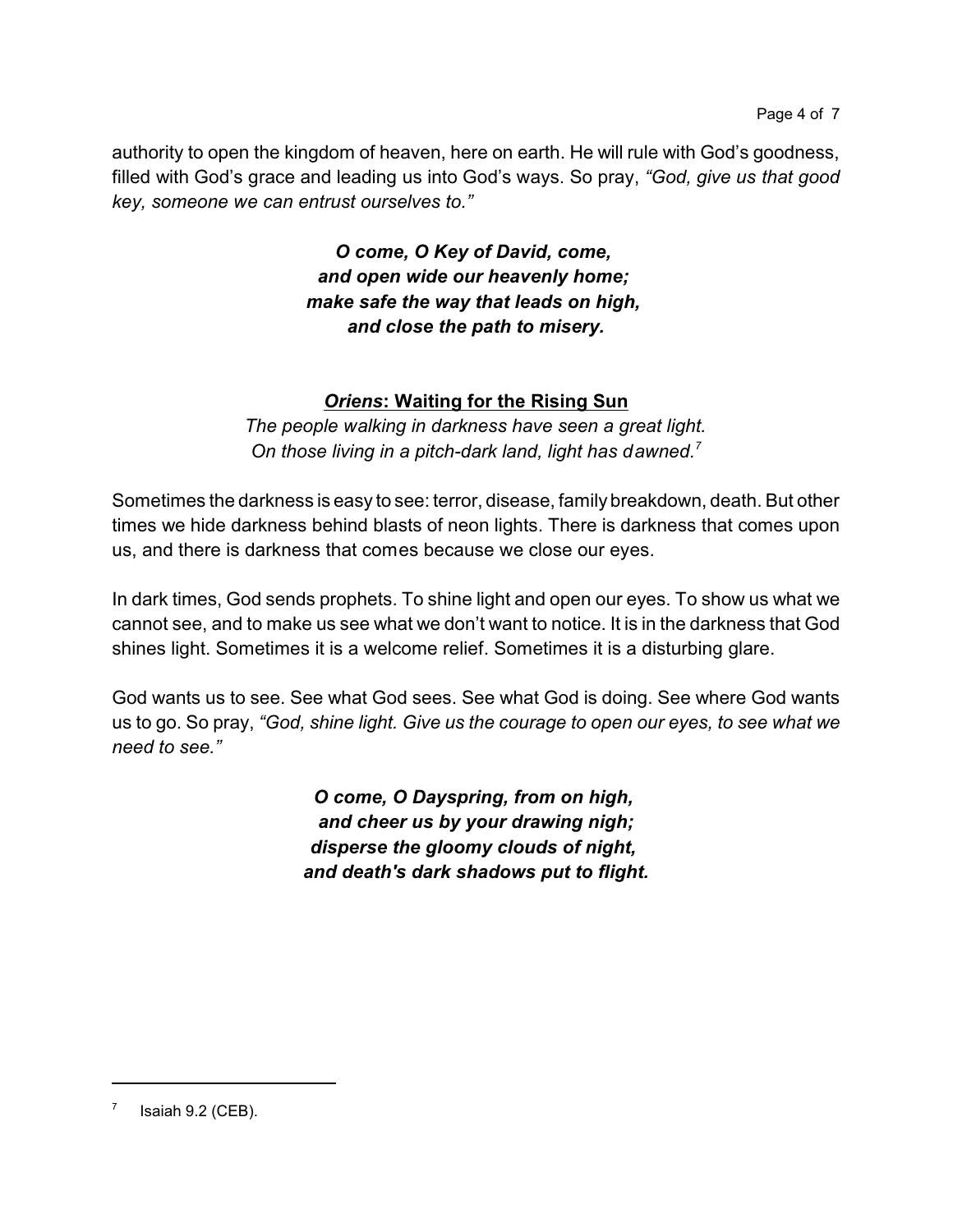## **Rex: Waiting for the King of Nations**

*In the days to come the mountain of the Lord's house will be the highest of the mountains. . . . Many nations will go and say, "Come, let's go up to the Lord's mountain, to the house of Jacob's God so that he may teach us his ways and we may walk in God's paths." . . . God will judge between the nations, and settle disputes of mighty nations. Then they will beat their swords into iron plows and their spears into pruning tools. Nation will not take up sword against nation; they will no longer learn how to make war.*<sup>8</sup>

In ancient times, and today, we say someone is a strong leader because they talk tough. They throw their weight around. We think they make us strong. If we're strong, we are safe, right? No one can hurt us. Giving Israel a king wasn't God's idea. God knew trouble would come of it. The people insisted, though: "Give us a king, so we'll be strong like everyone else."

Imagine a different sort of ruler. One who is truly like God. Who gathers people together, instead of pushing them apart. Who doesn't force obedience, but to whom people flock with excitment and hope. Who brings peace, dismantles weapons, and makes us wonderfully ignorant in the ways of violence. A ruler who will bring God's Kingdom. So pray, *"God, bring us into your ways of peace."*

> *O come, Desire of nations, bind all peoples in one heart and mind; O bid our sad divisions cease, and be for us the Prince of Peace.*

## **Emmanuel: Waiting for God**

*The Lord himself will give you a sign. Look, the young woman is with child and shall bear a son, and shall name him Immanuel.<sup>9</sup>*

<sup>8</sup> Isaiah 2.2a,3-4 (CEB)

<sup>9</sup> Isaiah 7.14 (NRSV).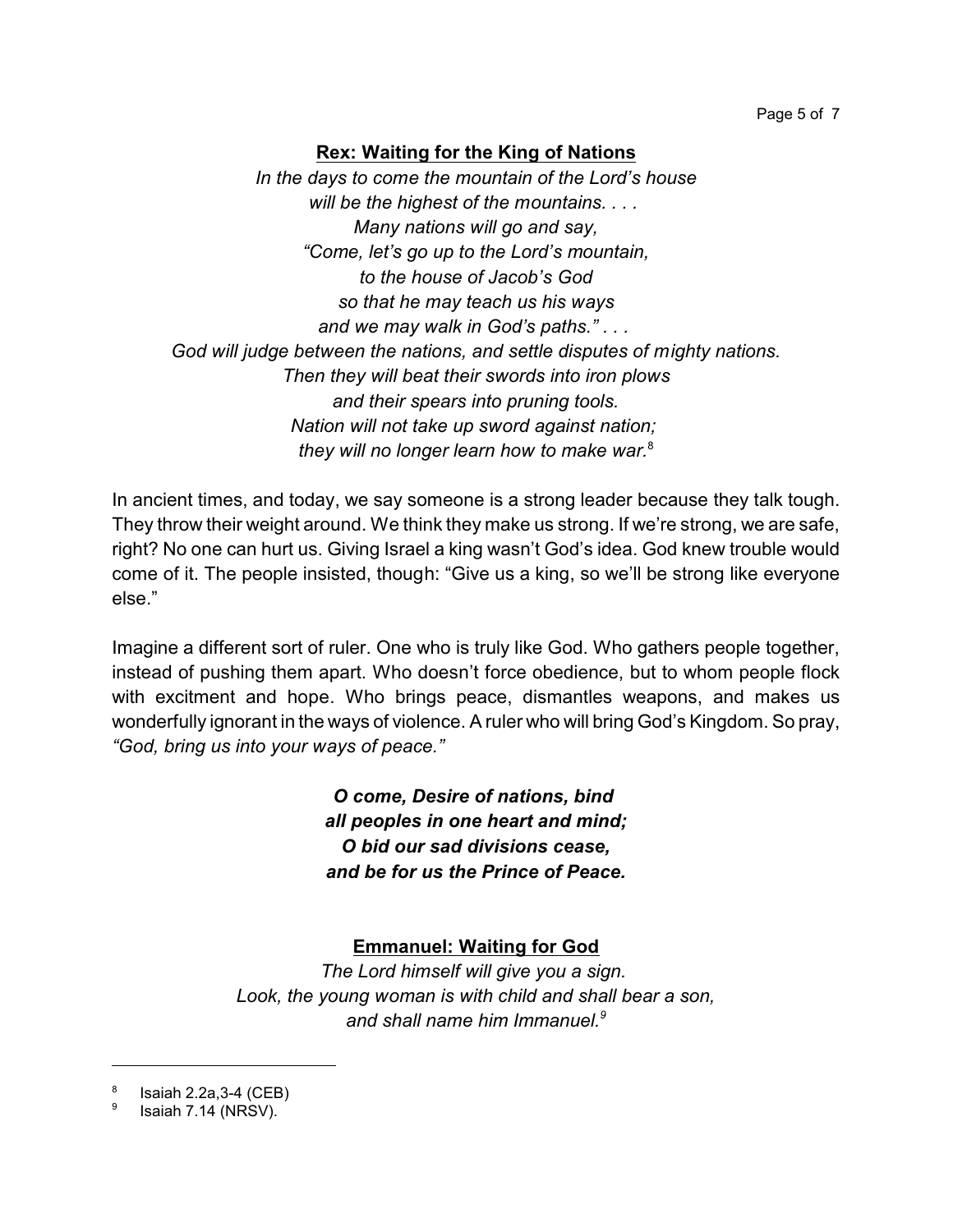Someone is coming. God's promises point to it: filled with wisdom, overthrowing powers, a new sort of ruler, one we can entrust ourselves to fully, making us see, and bringing peace. Someone is coming.

From the midst of great fear, God's promise says:*"Look! Look! When you can't see anything else but your own shaking in the wind,<sup>10</sup> look! When you can't see any reason for hope, look!"*

*"She shall conceive and bear a son, and call him Emmanuel."*

Emmanuel means "God is with us."

God comes to us, in person.

We've heard these verses this morning in the original order those monks did them.

Look at the key word from each verse:

Wisdom Lord Root Key Dawn King Emmanuel.

Those monks were working in Latin and Hebrew. So in your bulletin, for each I've given the word in that language:

Sapientia Adonai Radix Clavis Oriens Rex Emmanuel.

If you reverse the order, then take the first letter of each word, you get this phrase: "ERO CRAS." Which means, in Latin, *"I will be there tomorrow."*

These prayers are sung leading to Christmas. They end with assurance: *"I will be there tomorrow."* So pray with hope in God's promise, *"O come, O come, Emmanuel".* And rejoice!

> *O come, O come, Emmanuel, and ransom captive Israel that mourns in lowly exile here until the Son of God appear.*

*Rejoice! Rejoice! Emmanuel shall come to thee, O Israel.*

 $10$  Isaiah 7:2.